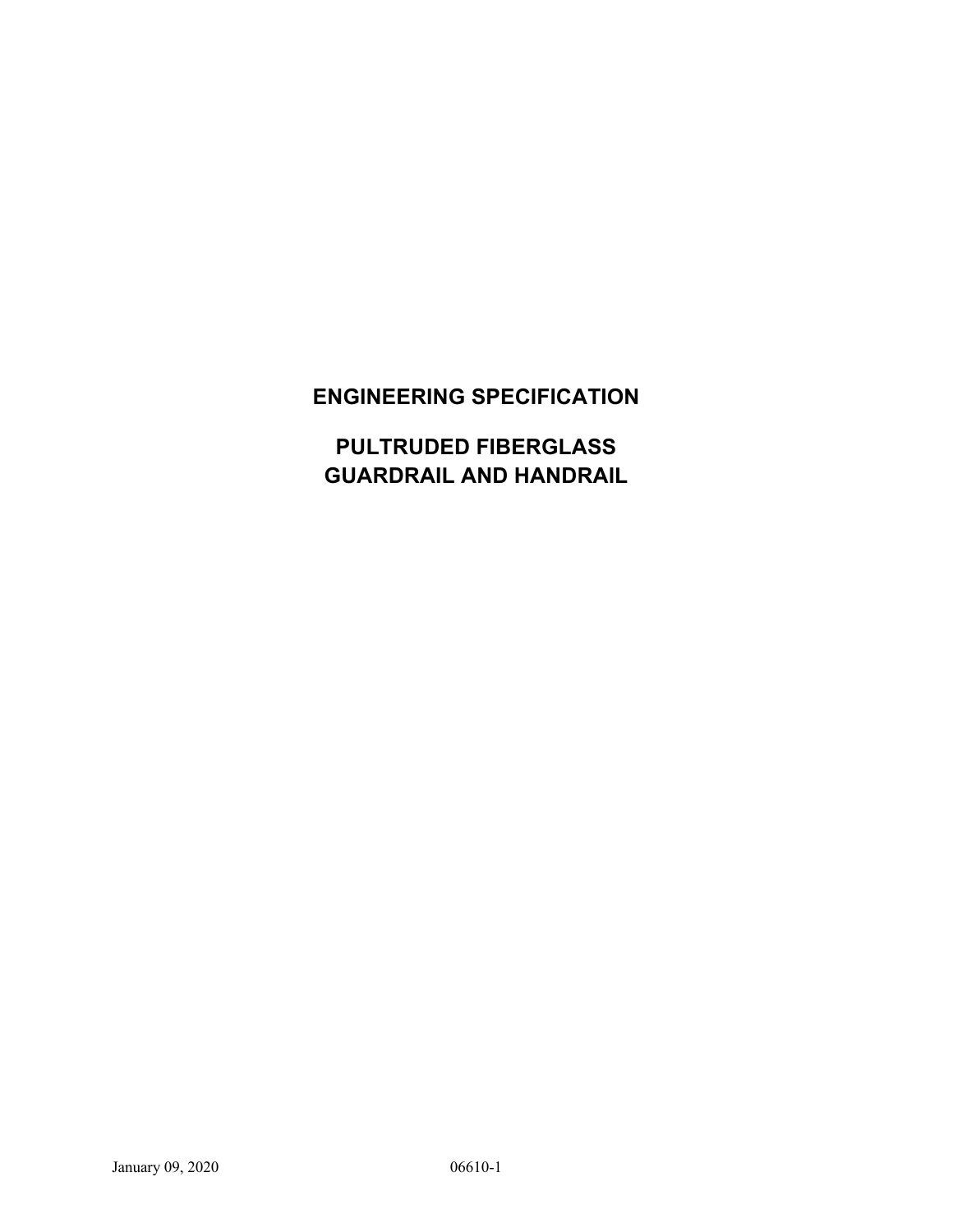### SECTION 06610

#### FIBERGLASS REINFORCED PLASTICS (FRP) FABRICATIONS

### PULTRUDED TUBE GUARDRAIL AND HANDRAIL

#### PART 1 - GENERAL

#### 1.1 SCOPE OF WORK

A. This specification is for a pultruded fiberglass railing system in compliance with IBC and OSHA 1910.29.

#### 1.2 REFERENCES

A. The publications listed below (latest revision applicable) form a part of this specification to the extent referenced herein. The publications are referred to within the text by the designation only.

AMERICAN SOCIETY FOR TESTING AND MATERIALS (ASTM) Test Methods:

ASTM D-638-Tensile Properties of Plastics

ASTM D-790-Flexural Properties of Unreinforced and Reinforced Plastics

ASTM D-2344-Apparent Interlaminar Shear Strength of Parallel Fiber Composites by Short Beam Method

ASTM D-495-High Voltage, Low-Current, Dry Arc Resistance of Solid Electrical Insulation

ASTM D-696-Coefficient of Linear Thermal Expansion for Plastics

ASTM E-84-Surface Burning Characteristics of Building Materials

INTERNATIONAL CODE COUNCIL, INC. The International Building Code

THE OCCUPATIONAL HEALTH AND SAFETY ADMINISTRATION (OSHA) Code of Federal Regulations (CFR), Title 29, Section 1910.29

### 1.3 CONTRACTOR SUBMITTALS

- A. The CONTRACTOR shall furnish shop drawings of all fabricated railings and accessories in accordance with the provisions of this Section.
- B. The CONTRACTOR shall furnish manufacturer's shop drawings clearly showing material sizes, types, styles, part or catalog numbers, complete details for the fabrication of and erection of components including, but not limited to, location, lengths, type and sizes of fasteners, clip angles, member sizes, and connection details.
- C. The CONTRACTOR shall submit the manufacturer's published literature including structural design data, structural properties data, corrosion resistance tables, certificates of compliance, test reports as applicable, and design calculations for systems not sized or designed in the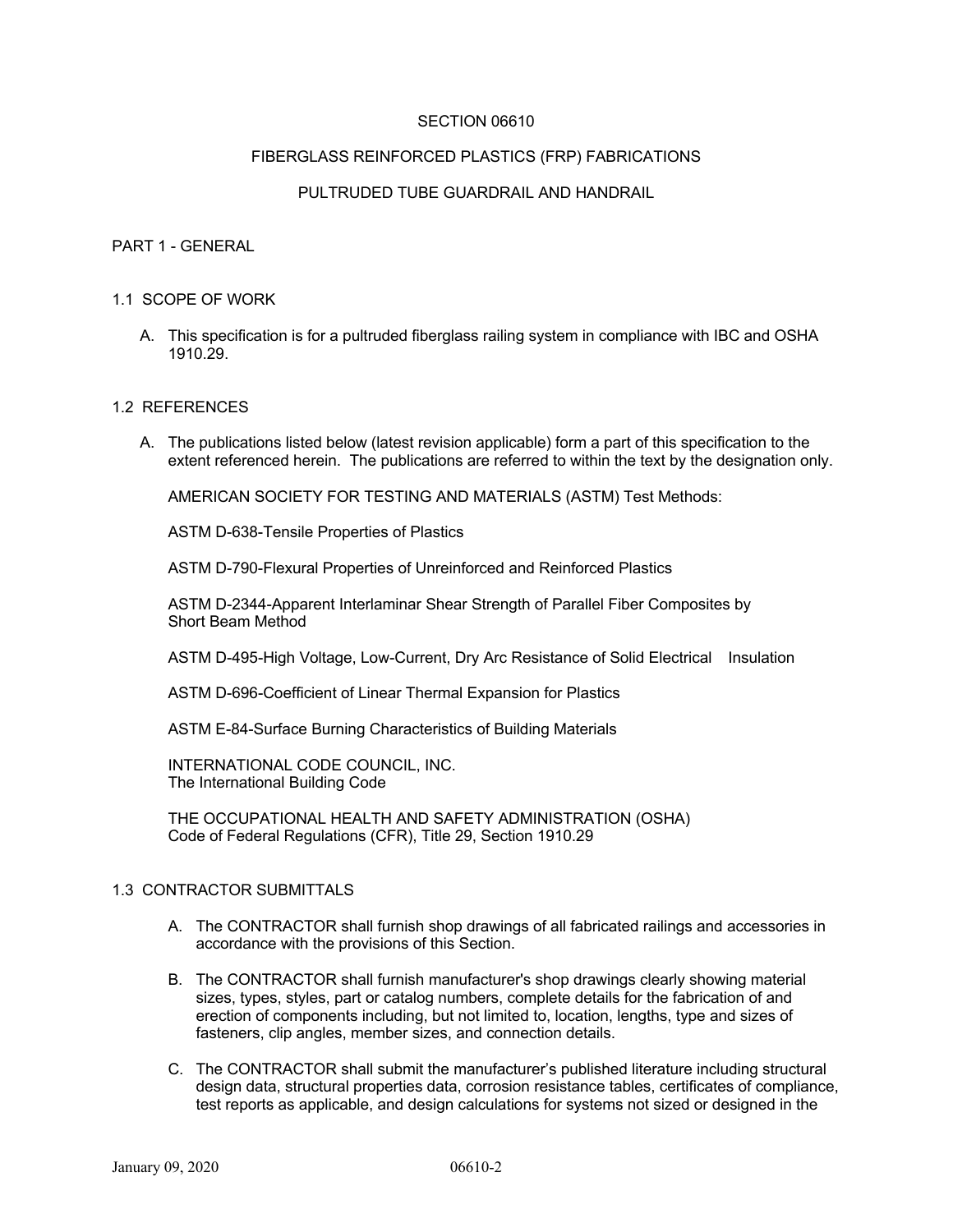contract documents, sealed by a Professional Engineer.

D. The CONTRACTOR may be requested to submit sample pieces of each item specified herein for acceptance by the ENGINEER as to quality and color. Sample pieces shall be manufactured by the method to be used in the WORK.

#### 1.4 QUALITY ASSURANCE

- A. All items to be provided under this Section shall be furnished only by manufacturers having a minimum of ten (10) years of experience in the design and manufacture of similar products and systems. Additionally, if requested, a record of at least five (5) previous, separate, similar successful installations in the last five (5) years shall be provided.
- B. Manufacturer shall offer a 3 year limited warranty on all FRP products against defects in materials and workmanship.

### 1.5 PRODUCT DELIVERY AND STORAGE

- A. Delivery of Materials: Manufactured materials shall be delivered in original, unbroken pallets, packages, containers, or bundles bearing the label of the manufacturer. Adhesives, resins and their catalysts and hardeners shall be crated or boxed separately and noted as such to facilitate their movement to a dry indoor storage facility.
- B. Storage of Products: All materials shall be carefully handled to prevent them from abrasion, cracking, chipping, twisting, other deformations, and other types of damage. Adhesives, resins and their catalysts are to be stored in dry indoor storage facilities between 70 and 85 degrees Fahrenheit (21 to 29 degrees Celsius) until they are required.

# PART 2 - PRODUCTS

#### 2.1 MANUFACTURER

A. Guardrail and/or Handrail system to be as manufactured by

**Bedford Reinforced Plastics, Inc.** One Corporate Drive, Suite 106 Bedford, PA 15522. USA (814) 623-8125 Phone (814) 623-6032 Fax Website: https://bedfordreinforced.com

#### 2.2 GENERAL

- A. All posts and rails are to be FRP structural shapes manufactured by the pultrusion process. The structural shapes shall be composed of fiberglass reinforcement and resin in qualities, quantities, properties, arrangements and dimensions as necessary to meet the design requirements and dimensions specified in the Contract Documents.
- B. Fiberglass reinforcement shall be a combination of continuous roving, continuous strand mat, and surfacing veil in sufficient quantities as needed by the application and/or physical properties required.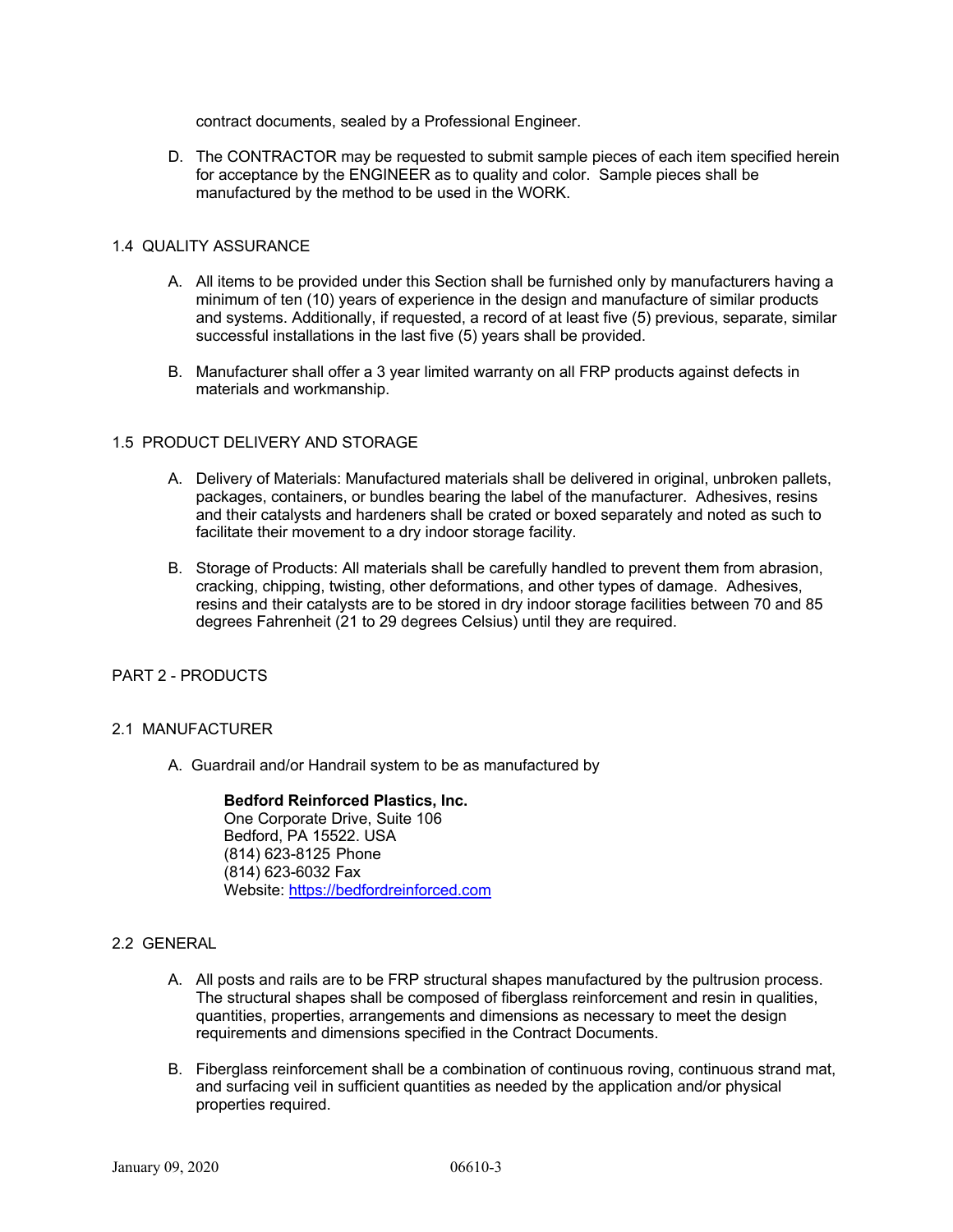- C. Resins shall be {*ISO, non-fire retardant isophthalic polyester used to produce NSF Standard 61 certified shapes*; ISOFR, fire retardant isophthalic polyester; *VE, non-fire retardant vinyl ester used to produce NSF Standard 61 certified shapes* or VEFR, fire retardant vinyl ester, (*choose one*)} with chemical formulation necessary to provide the corrosion resistance, strength and other physical properties as required.
- D. All finished surfaces of FRP items and fabrications shall be smooth, resin-rich, free of voids and without dry spots, cracks, crazes or unreinforced areas. All glass fibers shall be well covered with resin to protect against their exposure due to wear or weathering.
- E. All pultruded structural shapes shall be further protected from ultraviolet (UV) attack with 1) integral UV inhibitors in the resin and 2) a synthetic surfacing veil to help produce a resin rich surface.
- F. All FRP products shall have a tested flame spread rating of 25 or less per ASTM E-84 Tunnel Test, (except for non-fire retardant isophthalic polyester and vinyl ester NSF Standard 61 certified shapes).
- G. Top and mid rails for guards are to be  $1.75" \times 0.125"$  (44.4 mm  $\times$  3.2 mm) wall square tube, the posts are to be 2.125" x 0.1875" (53.9 mm x 4.8 mm) wall square tube and kick plate is to be 5/8" deep x 4" wide with two reinforcing ribs. Offset rail used as handrail to be 1.5" x 0.25" (38.1 mm x 6.4 mm) wall round tube.
- H. The completed railing installation shall meet the following load requirements with a minimum factor of safety of 2.0:

Concentrated Load: 200 lb (891 N) applied in any direction at any point on the rail.

Uniform Load: 50 lb/lf (730.5 N/m) applied in any direction on the rail.

Loads are assumed not to act concurrently.

- I. All rails, posts, and kick plates are to be integrally pigmented yellow.
- J. Pultruded structural shapes used in the railing systems are to have the minimum longitudinal mechanical properties listed below:

| <b>Property</b>                  | <b>ASTM Method</b> | Value                                           | <b>Units</b>                                      |
|----------------------------------|--------------------|-------------------------------------------------|---------------------------------------------------|
| <b>Tensile Strength</b>          | D-638              | 30,000 (206)                                    | psi (MPa)                                         |
| Tensile Modulus                  | D-638              | $2.5 \times 10^6$ (17.2)                        | psi (GPa)                                         |
| <b>Flexural Strength</b>         | D-790              | 30,000 (206)                                    | psi (MPa)                                         |
| <b>Flexural Modulus</b>          | D-790              | $1.8 \times 10^6$ (12.4)                        | psi (GPa)                                         |
| Flexural Modulus (Full Section)  | N/A                | $2.8 \times 10^6$ (19.3)                        | psi (GPa)                                         |
| Short Beam Shear (Transverse)    | D-2344             | 4,500 (31)                                      | psi (MPa)                                         |
| Shear Modulus (Transverse)       | N/A                | $4.5 \times 10^5$ (3.1)                         | psi (GPa)                                         |
| Coefficient of Thermal Expansion | D-696              | $7.0 \times 10^{-6}$<br>$(12.6 \times 10^{-6})$ | $in/in/{}^{\circ}F$<br>$(cm/cm$ <sup>o</sup> $C)$ |
| <b>Flame Spread</b>              | $E-84$             | 25 or less                                      | N/A                                               |